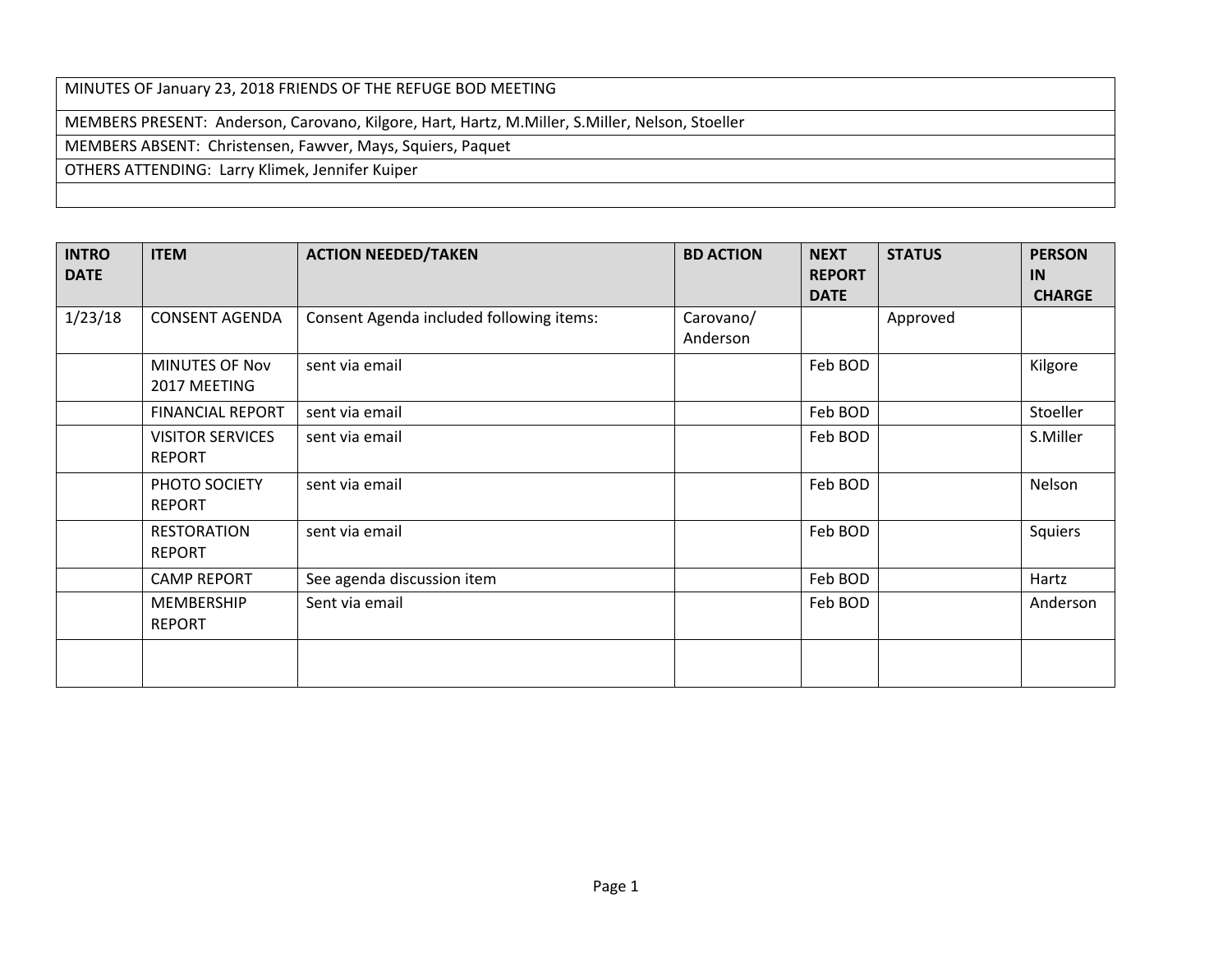| <b>INTRO</b><br><b>DATE</b> | <b>ITEM</b>                             | <b>ACTION NEEDED/TAKEN</b>                                                                                                                                                                                                                                                                                                                                                                                                                                                                           | <b>BD ACTION</b> | <b>NEXT</b><br><b>REPORT</b> | <b>STATUS</b> | <b>PERSON IN</b><br><b>CHARGE</b> |  |
|-----------------------------|-----------------------------------------|------------------------------------------------------------------------------------------------------------------------------------------------------------------------------------------------------------------------------------------------------------------------------------------------------------------------------------------------------------------------------------------------------------------------------------------------------------------------------------------------------|------------------|------------------------------|---------------|-----------------------------------|--|
|                             | <b>DATE</b><br><b>NEW BUSINESS</b>      |                                                                                                                                                                                                                                                                                                                                                                                                                                                                                                      |                  |                              |               |                                   |  |
| 1/23/18                     | CAMP DECISION,<br>PLAN FOR 2019         | Nelson and Hartz gave background on decision to<br>postpone camp for 2018. Postponing for a year<br>gives us the opportunity to secure funding and<br>review/revise curriculum for reinstatement of 2019<br>camp.<br>Several possible grant opportunities were<br>mentioned via Metro and City of Sherwood.<br>Hartz said the next Camp planning meeting is on<br>Feb 13.                                                                                                                            |                  |                              |               | Nelson                            |  |
| 1/23/18                     | SWOT                                    | The offsite SWOT exercise is scheduled for all day<br>on March 10 <sup>th</sup> at a facility west of Newberg.<br>Participation is by invitation only. There are 25-30<br>people invited, including all BOD and several key<br>staff and volunteers. Lunch will be provided.<br><b>RSVP to Nelson</b><br>Details and orientation to the SWOT process will be<br>provided at the February board meeting. Output<br>from the SWOT exercise will be used to inform the<br>update of our strategic plan. |                  | Feb BOD                      |               | Nelson                            |  |
| 1/23/18                     | <b>BIRDFEST BUDGET</b><br><b>UPDATE</b> | Stoeller proposed changing the classification of Bird<br>Festival monies from unrestricted to designated.<br>He reminded the BOD that funds classified as<br>designated can only be changed by BOD vote.<br>Whereas, the use of restricted funds is defined by<br>the donor.                                                                                                                                                                                                                         | Stoeller/Hartz   |                              | Approved      | Stoeller                          |  |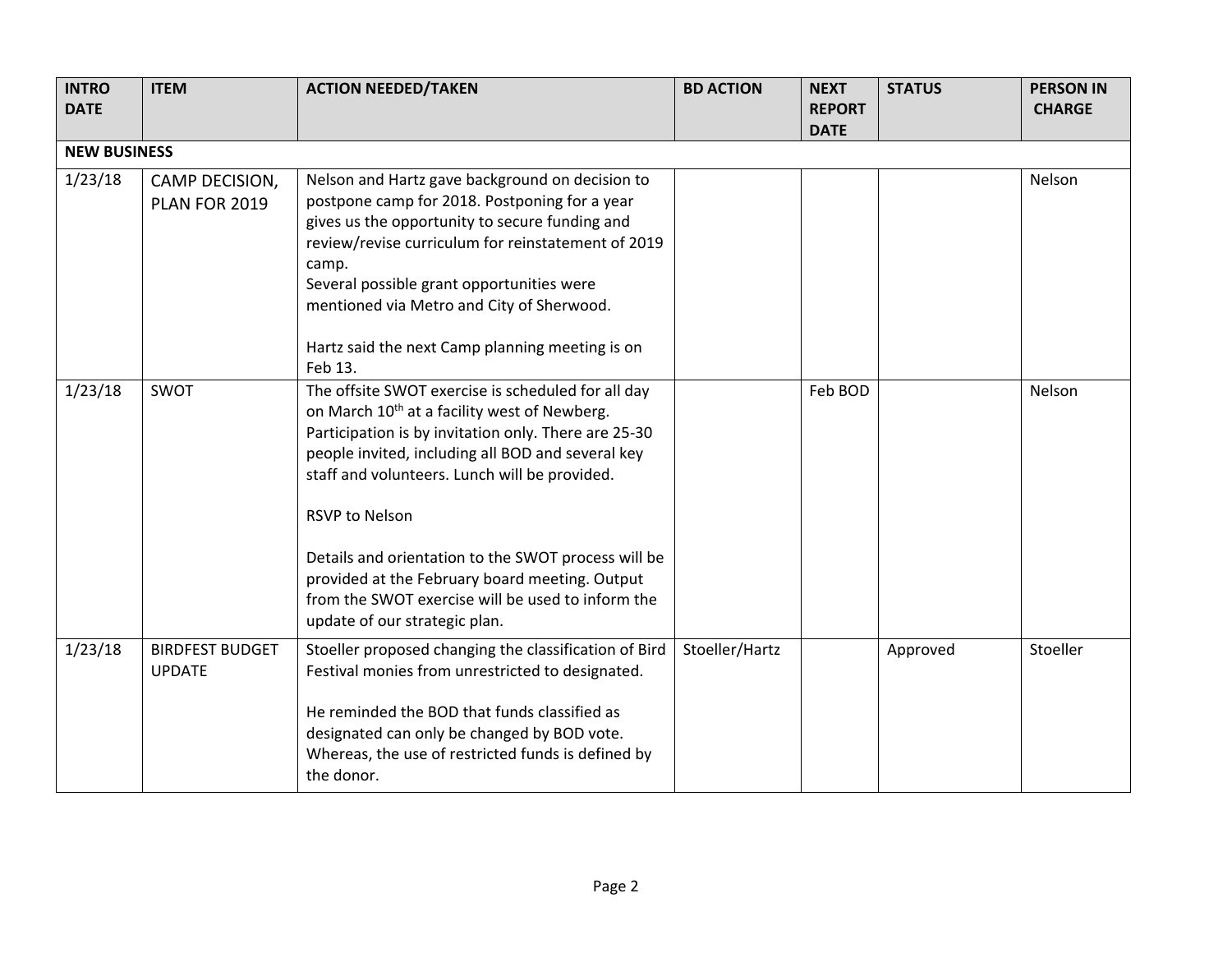| <b>INTRO</b><br><b>DATE</b> | <b>ITEM</b>                                                                 | <b>ACTION NEEDED/TAKEN</b>                                                                                                                                                                                                                                                 | <b>BD ACTION</b> | <b>NEXT</b><br><b>REPORT</b><br><b>DATE</b> | <b>STATUS</b> | <b>PERSON IN</b><br><b>CHARGE</b> |
|-----------------------------|-----------------------------------------------------------------------------|----------------------------------------------------------------------------------------------------------------------------------------------------------------------------------------------------------------------------------------------------------------------------|------------------|---------------------------------------------|---------------|-----------------------------------|
| 1/23/18                     | NOV-DEC<br><b>FUNDRAISING</b><br><b>RESULTS</b>                             | Kilgore reviewed the results of the November<br>Giving Tuesday and December end-of-year<br>donation report (report sent via email). The goal of<br>\$10,000 was met and exceeded by \$3,477.<br>Anderson indicated a need to create a procedure<br>for handling donations. |                  |                                             |               | Kilgore                           |
| 1/23/18                     | <b>OTHER NEW</b><br><b>BUSINESS</b>                                         | Anderson noted that the wrap for the work party<br>trailer is completed and cost less than budgeted.                                                                                                                                                                       |                  |                                             |               | All                               |
| <b>Unfinished Business</b>  |                                                                             |                                                                                                                                                                                                                                                                            |                  |                                             |               |                                   |
| 1/23/18                     | Open positions on<br>the Board                                              | A proposal to approve adding new board member,<br>Mark Newell, was offered.<br>Other individuals have expressed interest in joining<br>the board and are being explored.                                                                                                   | Carovano/Hart    |                                             | Approved      | Nelson/Hartz                      |
| 1/23/18                     | 10 <sup>th</sup> anniversary<br>of soft opening of<br><b>Visitor Center</b> | The celebration of the "soft" opening of Nature's<br>Overlook store is Feb. 3, 1:00-3:00pm. Invitations<br>were extended to all past and present store<br>volunteers.                                                                                                      |                  |                                             |               | S. Miller                         |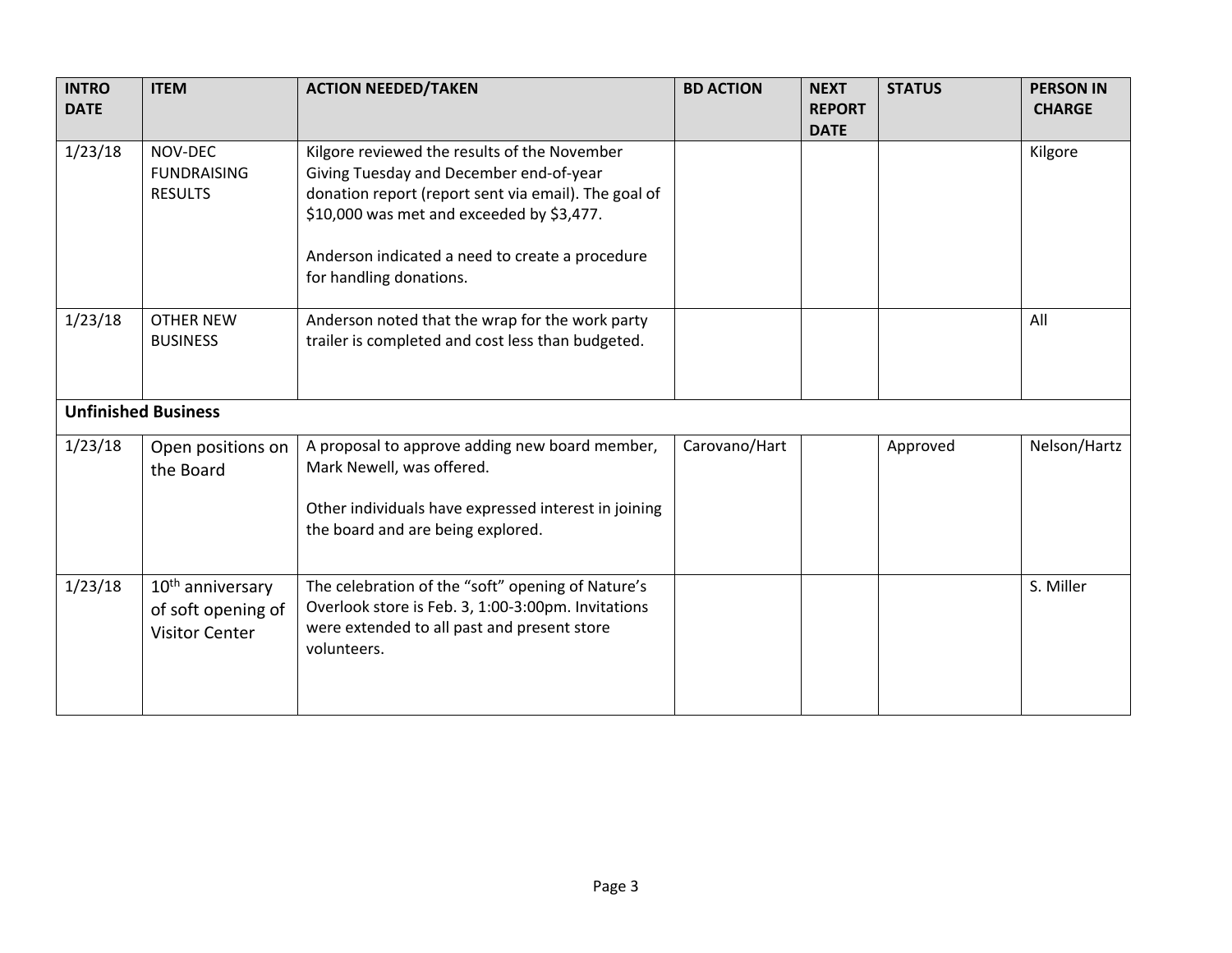| <b>INTRO</b><br><b>DATE</b> | <b>ITEM</b>                     | <b>ACTION NEEDED/TAKEN</b>                                                                                                                                                                                                             | <b>BD ACTION</b> | <b>NEXT</b><br><b>REPORT</b> | <b>STATUS</b> | <b>PERSON IN</b><br><b>CHARGE</b> |
|-----------------------------|---------------------------------|----------------------------------------------------------------------------------------------------------------------------------------------------------------------------------------------------------------------------------------|------------------|------------------------------|---------------|-----------------------------------|
|                             |                                 |                                                                                                                                                                                                                                        |                  | <b>DATE</b>                  |               |                                   |
| 1/23/18                     | <b>Results of Store</b>         | S. Miller reported that this was the best December                                                                                                                                                                                     |                  |                              |               | S. Miller                         |
|                             | December sales                  | ever with over \$7,000 in sales.                                                                                                                                                                                                       |                  |                              |               |                                   |
|                             |                                 | All 49 gift tags for the Sherwood 4 Kids Sake<br>program were fulfilled, most of them within the<br>store. There is potential for us to nearly double the<br>number of tags we can fulfill if it were possible to<br>obtain that many. |                  |                              |               |                                   |
| 1/23/18                     | <b>Tonquin Quarry</b><br>update | no update available                                                                                                                                                                                                                    |                  |                              |               | Mays                              |
| 1/23/18                     | Other items                     | Jennifer Kuiper mentioned that she would like to<br>explore more partnering of the Friends and the City<br>of Sherwood. Currently they donate the tents for<br>the Bird Festival, but there may be other<br>opportunities as well.     |                  |                              |               | All                               |
| <b>ANNOUNCEMENTS</b>        |                                 |                                                                                                                                                                                                                                        |                  |                              |               |                                   |
|                             | <b>REFUGE UPDATE</b>            | Larry Klimek provided an update on Chicken Creek<br>restoration and Wapato Lake projects.                                                                                                                                              |                  |                              |               | Klimek                            |
|                             |                                 | Chicken Creek is undergoing possible design                                                                                                                                                                                            |                  |                              |               |                                   |
|                             |                                 | changes that may affect cost and trails or roads.                                                                                                                                                                                      |                  |                              |               |                                   |
|                             |                                 | FWS anticipates funding to replace the pumps                                                                                                                                                                                           |                  |                              |               |                                   |
|                             |                                 | at Wapato Lake this year. Next year may                                                                                                                                                                                                |                  |                              |               |                                   |
|                             |                                 | include funding to replace the pumphouse                                                                                                                                                                                               |                  |                              |               |                                   |
|                             |                                 | bridge which we are hoping to provide                                                                                                                                                                                                  |                  |                              |               |                                   |
|                             |                                 | temporary pedestrian access for the public in                                                                                                                                                                                          |                  |                              |               |                                   |
|                             |                                 | the future. FWS is going through the process to                                                                                                                                                                                        |                  |                              |               |                                   |
|                             |                                 | potentially open Wapato Lake NWR to some                                                                                                                                                                                               |                  |                              |               |                                   |
|                             |                                 | public uses in late 2019.                                                                                                                                                                                                              |                  |                              |               |                                   |